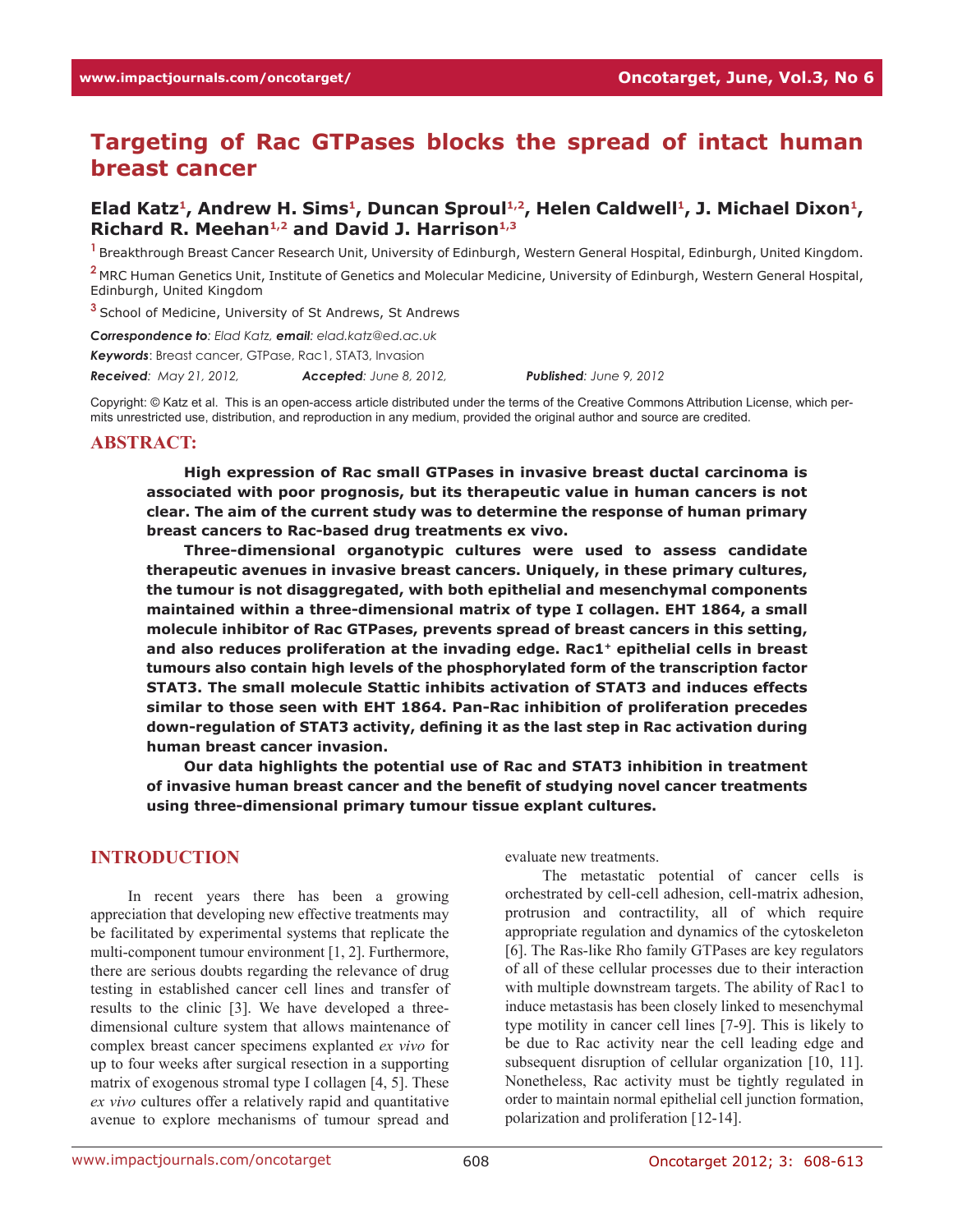Rac activation can induce invasion and metastasis of breast cancer cell line models *in vitro* and *in vivo* [15]. Over-expression of Rac1 and Rac3 GTPases has been noted in several small cohorts of breast cancers [16-18] and it has been suggested that they may have a role in resistance to endocrine treatment [19, 20]. In breast cancer, this mechanism is best described in the context of HER2 over-expression. As a result of TGFβ stimulation, a complex comprising HER2, Vav2, Rac1, Pak1, actin and actinin is formed at cell protrusions [21]. The induction of Rac1 activity by the guanine nucleotide exchange factor (GEF) Vav2 causes invasion and contributes to cancer cell survival [20] and disruption of correct polarisation of the breast epithelium [22]. Other GEFs may also stimulate Rac1 downstream of HER2, including P-REX1 [22]. Upregulation of Rac1 activity by P-REX1 and Tiam1 GEFs has been described independently of tumour HER2 status

[21], although the latter finding is disputed [23].

Across a panel of 51 established breast cell lines [24], both normal and malignant, similar, detectable levels of Rac1 mRNA were observed. The levels of Rac2 and Rac3 transcripts were more variable, being reliably detected in less than half of the cell lines (our unpublished observations). Studies of Rac function using cell lines already have contributed to understanding of initiation of malignant transformation, but do not inform how intact human tumours may respond to therapeutic intervention [25]. We previously reported that the majority of invasive human breast cancers continue to express E-cadherin and β-catenin correctly at the cell membrane junctions [26]. Therefore, pan-Rac inhibition of the whole, intact breast tumour explant could potentially bring about apparently conflicting effects on epithelial versus mesenchymal cells. It may lead to destruction of epithelial junctions enabling



**Figure 1: RAC1 is more highly expressed in breast cancer and is associated with poor prognosis.** (A) Box plots demonstrating that invasive ductal carcinomas (IDC) have higher *RAC1* expression than normal breast ducts, but range is similar. (B-C) *RAC1* is not associated with estrogen receptor alpha (ER) status or histological grade of primary breast tumours. (D) Kaplan-Meier survival curves for all breast cancer patients with available data in the meta-dataset show that high levels of *RAC1* expression are associated with poorer prognosis (n=1654). *RAC1* expression levels were divided into low and high groups at the median. (E) An example of invasion *ex vivo*: 3D reconstruction of optical projection tomography of a representative ER+ HER2- tumour. The original tumour material is in blue (autofluorescence) and invading epithelial tumour cells are in green (cytokeratin labelled). (F) Immunohistochemistry showing that cells invading *ex vivo* express Rac1 protein (*upper panel*) and its short isoform Rac1b (*lower panel*). Rac1 and Rac1b are expressed in both tumour epithelial (*arrowheads*) and mesenchymal (*arrows*) invading cells. Images are from a representative ER- HER2- tumours. Lower magnification images are in Figure S2. Bars, 50 μm. The dotted lines show border between original tumour explant (OT) and surrounding collagen (SC). Brown staining indicates cells positive for Rac1 and Rac1b staining.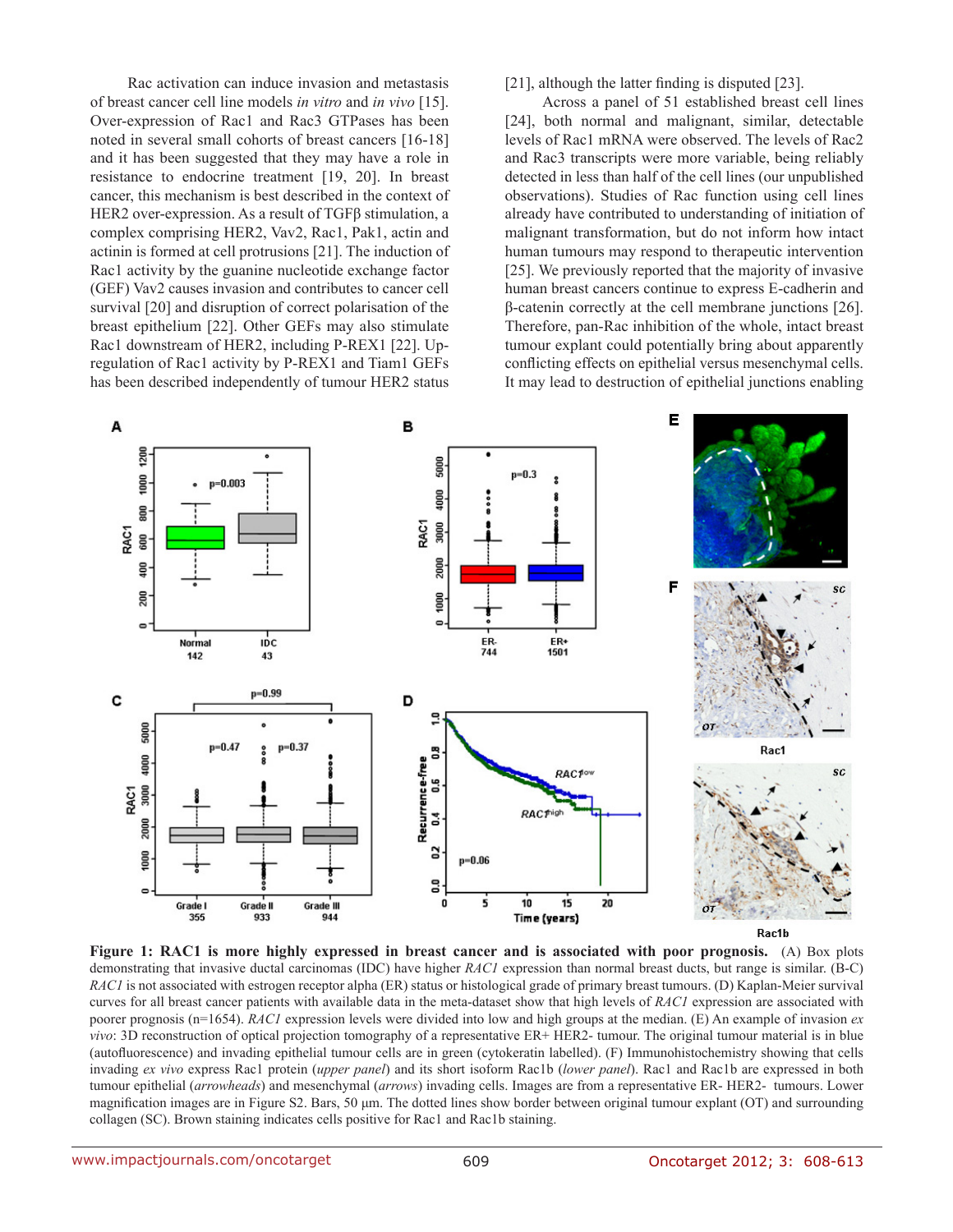invasiveness, while blocking mesenchymal motility.

In this study we examine the response of authentic primary breast cancers to Rac-based drug treatments. We show that invasive breast cancers are responsive to exposure to EHT1864, a water soluble pan-Rac inhibitor. Consequently, Rac inhibition blocks a key downstream effector, the Signal Transducer and Activator of Transcription-3 (STAT3) transcription factor. We show that Rac and STAT3 inhibition regimens are effective at blocking tumour invasion *ex vivo,* independently of known clinical biomarkers such as histological grade and ER status.

### **RESULTS**

### **Rac1 is over-expressed in invasive human breast cancer**

In order to determine whether Rac1 protein might be a viable therapeutic target in breast cancer, we analysed its mRNA expression levels in published gene expression datasets. *RAC1* was found to be significantly higher expressed in breast tumours than in normal breast tissue (Figure 1A). We then used a meta dataset of 2999 primary breast tumours (see Methods) to explore whether *RAC1*  expression associated with particular subtypes of breast tumours. There was no significant variation in *RAC1* levels with grade or ER status (Figure 1B-C). *RAC1* was significantly higher and associated with poor prognosis in HER2 (*ERBB2*) over-expressing tumours, although the range of *RAC1* expression was similar between HER2+ and HER2- tumours (Figure S1). Importantly, high levels of *RAC1* were associated with late recurrence (Figure 1D). Overall, these data suggest that *RAC1* may represent a therapeutic target with broad potential in breast cancer, because it does not show a strong association with particular patient groups.

We have recently succeeded in establishing a robust system for long-term culture of human breast cancer explants, successfully growing >90% tumours of all major sub-types [4, 5]. In these cultures, primary breast cancer biopsies from invasive breast cancers are explanted into





**Figure 2: Rac inhibition ex vivo blocks tumour invasion.** (A) Tumour invasion into surrounding collagen is readily detectable using H&E staining (*upper panel*). Continuous Rac inhibition with EHT1864 for 14d (*bottom panel*) results in blockage of invasion beyond the original tumour material (black outline) and extensive cell death: Bars, 50 µm. Outgrowth of tumour cultures were categorised following treatment with EHT 1864 or vehicle control, as follows: (B) continuous exposure from start of culture, or (C) exposure of existing outgrowths, 10d after start of culture. All inhibitor treatments lasted 14d. Results were obtained from light microscopy examination and subsequently confirmed by H&E staining. Tumour biomarkers shown were determined by a pathologist as part of clinical practice.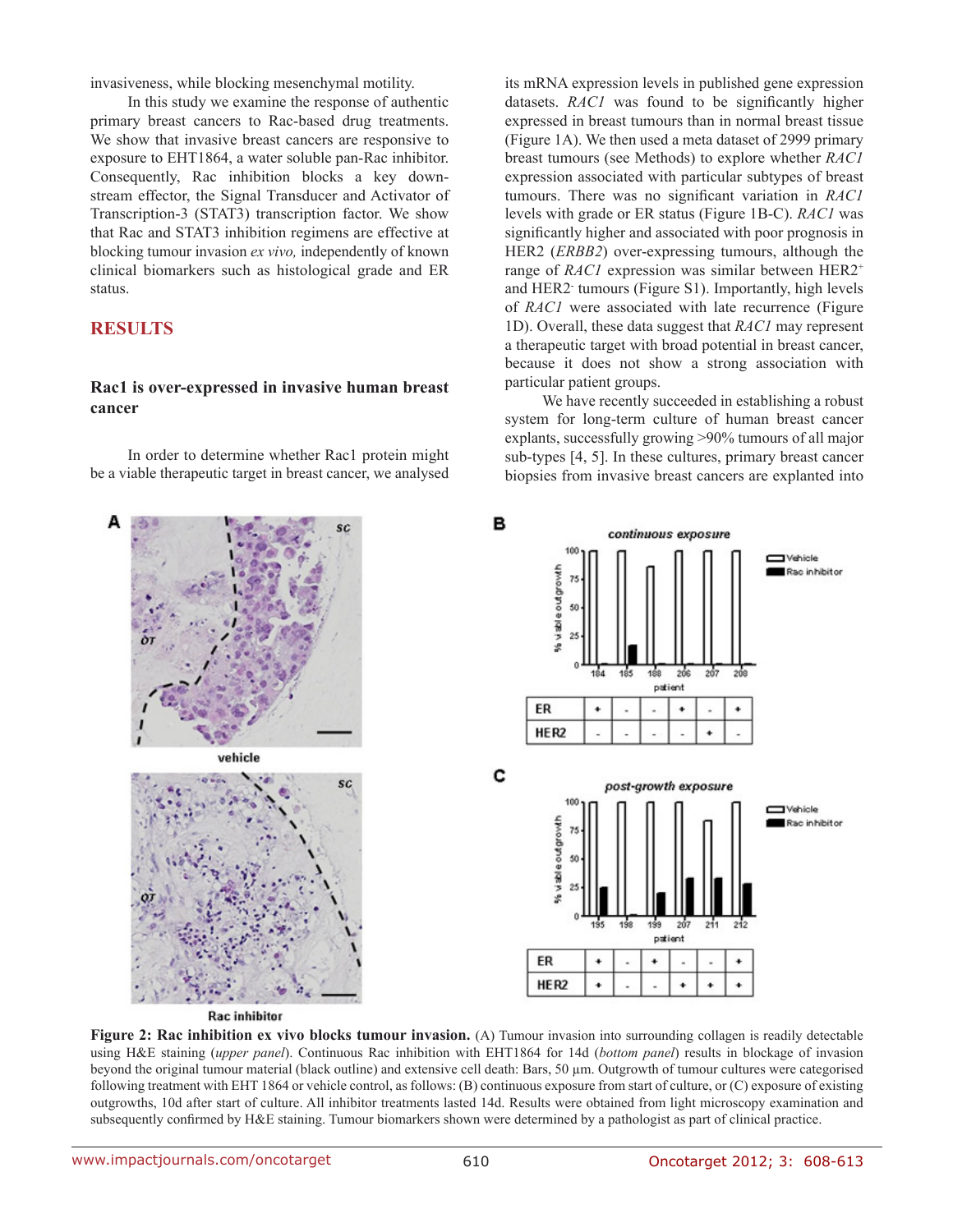the centre of a type I collagen matrix. From each tumour cultured *ex vivo*, 80%-100% of explants are viable and display variable degrees of cellular spread into the surrounding collagen [4]. Growth in mammary epithelial media occurs in all three dimensions, as demonstrated optical projection tomography (Figure 1E; cytokeratin labels epithelial structures (green) invading from the original biopsy material into the surrounding collagen). We found that in many breast cancers grown *ex vivo*, both Rac1 and its constitutively active isoform Rac1b, are preferentially expressed in invading cells (Figures 1F and S2; *n*=6) when assessed by immnunohistochemistry. Importantly, both isoforms are expressed in tumour epithelial and mesenchymal cells, indicating wide spread Rac activity.



E-cadherin

**Rac inhibition blocks the spread of human breast** 

We used EHT 1864, a water soluble pan-Rac inhibitor [27], to determine the value of Rac inhibition in the explant model. EHT1864 exhibits high affinity binding to Rac1, as well as the related Rac1b, Rac2, and Rac3 isoforms, inhibiting their activity via a mechanism that involves guanine nucleotide displacement [27]. EHT 1864 has been used previously in cell line models in 2D, especially in the context of Rac1 activity [19, 28]. Continuous treatment of breast cancer explant cultures with EHT 1864 for 14 days resulted in complete block of invasion into the surrounding collagen, and wide spread cell death (Figure 2A). We characterised the effects of Rac inhibition in two regimens: in the first regimen,

**cancer** 

**Figure 3: Rac inhibition with of tumour outgrowth ex vivo results in block of proliferation and cell death.** (A) The effect of treatment with EHT 1864 or vehicle control on outgrowth of tumour cultures was obtained from light microscopy examination and subsequently confirmed by H&E staining. Shown are reperentative results from ER- HER2- tumour explant culture lasting 14d (*n*=4). Note that continuous EHT1854 treatment reduces viable outgrowth (regimen #4) in comparison to short-treatment (#2) or vehicle control (#1). Rac inhibition of tumour invasion is accompanied with induction of apoptosis as detected by immunohistochemistry for cleaved caspase-3 (B) and block of proliferation, detected by Ki67 staining (C). (D) E-cadherin levels are unchanged *ex vivo*. Shown here representative images from a single ER- HER2- tumour, (*left panel*) without or (*right panel*) with EHT 1864. The dotted lines show border between original tumour explant (OT) and surrounding collagen (SC). Bars, 50 μm.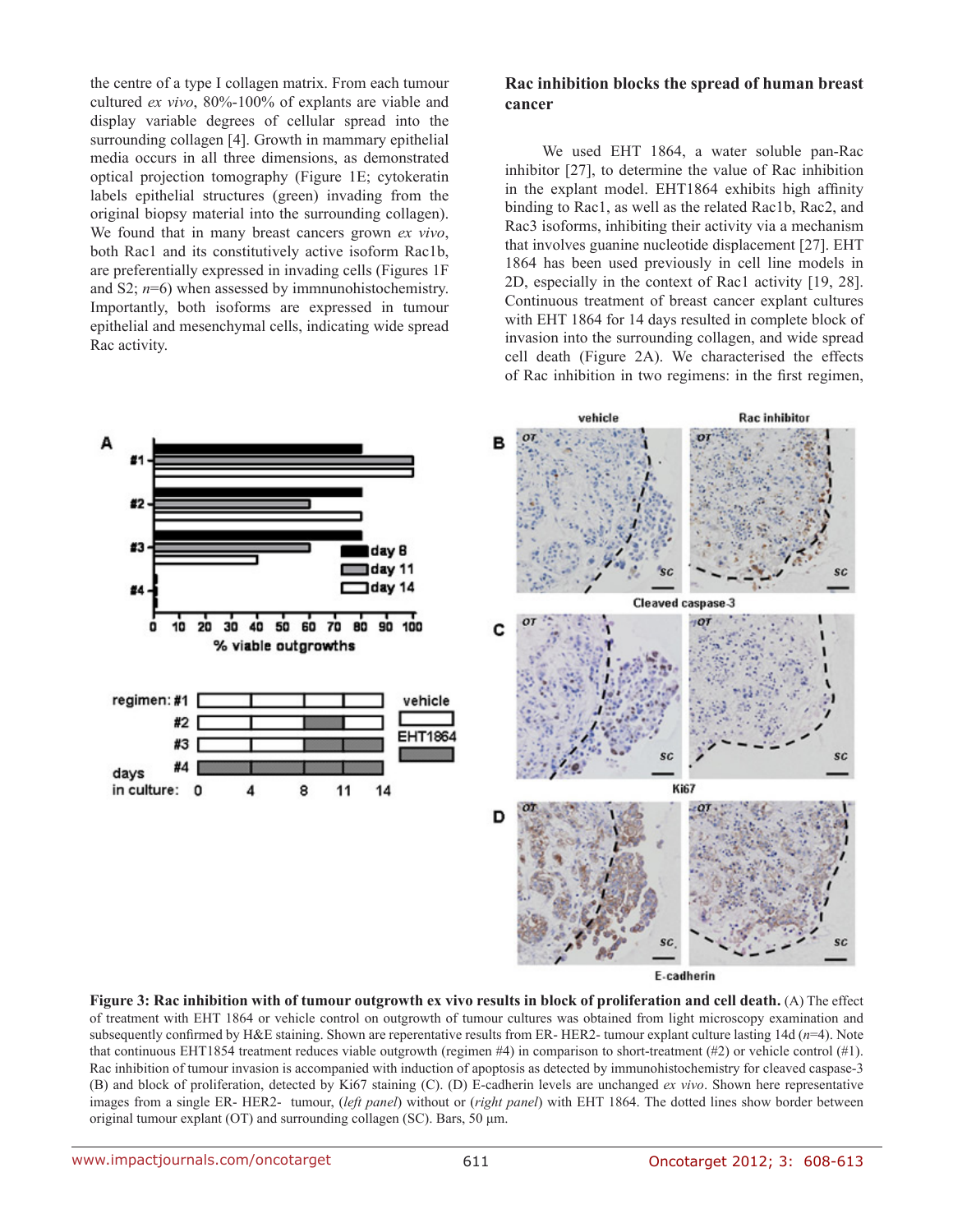explants from the same cancer were divided randomly to equally sized treatments groups and treated continuously for 14 days (Figure 2B). In the second regimen, explant cultures were left to grow out for 10 days, and then divided randomly to treatment groups for a further 14 days (Figure 2C). Both regimens resulted in almost complete elimination of tumour outgrowth into the surrounding collagen. Using logistic regression, Rac inhibition with EHT 1864 exhibited an odds ratio of 0.01 of outgrowth compared with vehicle ( $p < 0.0001$ , 95% CI 0.003 to 0.04).

## **Rac inhibition blocks proliferation and induces apoptosis in human breast cancers**

Tumour outgrowth resumed if Rac inhibition was removed after 3 days of treatment (Figure 3A; 4 independent experiments), indicating that EHT 1864 treatment is not solely as a result of cytotoxicity. We therefore examined what down-stream effects on apoptosis (assessed by demonstration of cleaved caspase-3) and proliferation (as assessed by Ki67). The number of cells undergoing cell death at the experimental endpoint rose from a basal level of <20% in vehicle-treated tumours [5] to 30%-50% of cells treated with EHT 1864. These cells were found predominantly around the periphery of the original tumour explant (Figure 3B). Vehicle-treated

tumours have a wide range of proliferation from 10% to 60% of cells [5], but exposure to EHT 1864 reduced proliferation to less than 5% (Figure 3C). Interestingly, levels of E-cadherin expression were very similar with or without EHT 1864 treatment (Figure 3D).

# **STAT3 is a down-stream mediator of Rac activity in breast cancer spread**

A cell line 3D model was established to assess the potential contribution of Rac1 down-stream targets in epithelial cell invasion. We modified our collagen-based invasion culture [29] using the HCC1954 cell line, which invades in organised fashion *in vivo* [30]. In 3D culture, HCC1954 cells express proteins such as E-cadherin in a similar manner to this observed in tumour cells cultured *ex vivo* (Figure S3). In the absence of serum, HCC1954 cells invade collectively (Figure S4A). Treatment of the cell line culture with EHT 1864 resulted in rapid (<24 h) inhibition of invasion and appearance of apoptotic cells (Figures S5A). Surviving HCC1954 cells were still positive for Ki67, a marker of proliferation (Figure S5B). The effects of pan-Rac inhibition in the cell line model could not be replicated by inhibitors against many known Rac downstream mediators: JNK (SP600125), PAK (IPA3) or p38α (SB203580) (data not shown).

Rac1 pSer727-STAT3 Another well established Rac1 target is

![](_page_4_Figure_8.jpeg)

Survivin

**Figure 4: STAT3 signaling is downstream of Rac activity during invasion of human breast cancer.** (A) Immunohistochemistry shows that Rac1 protein expression (*left panel*) and STAT3 phosphorylation on Ser727 (*right panel*) frequently coincide in human breast cancer. Epithelial cells which are Rac1+ pSTAT3- are also present. (B) STAT3 phosphorylation is associated with invasion *ex vivo* and is down regulated by Rac inhibition (*right panels*; inhibition as in Figure 2). Identical patterns are seen with the STAT3 transcriptional target Survivin, *ex vivo* (C). Even after exposure to EHT 1864, a few cells are still positive for phospho-STAT3 and Survivin (arrows in B and C). Images are shown from a representative ER- HER2- tumour. Lower magnification images are in Figure S6. The dotted lines show border between original tumour explant (OT) and surrounding collagen (SC). Bars, 50 µm.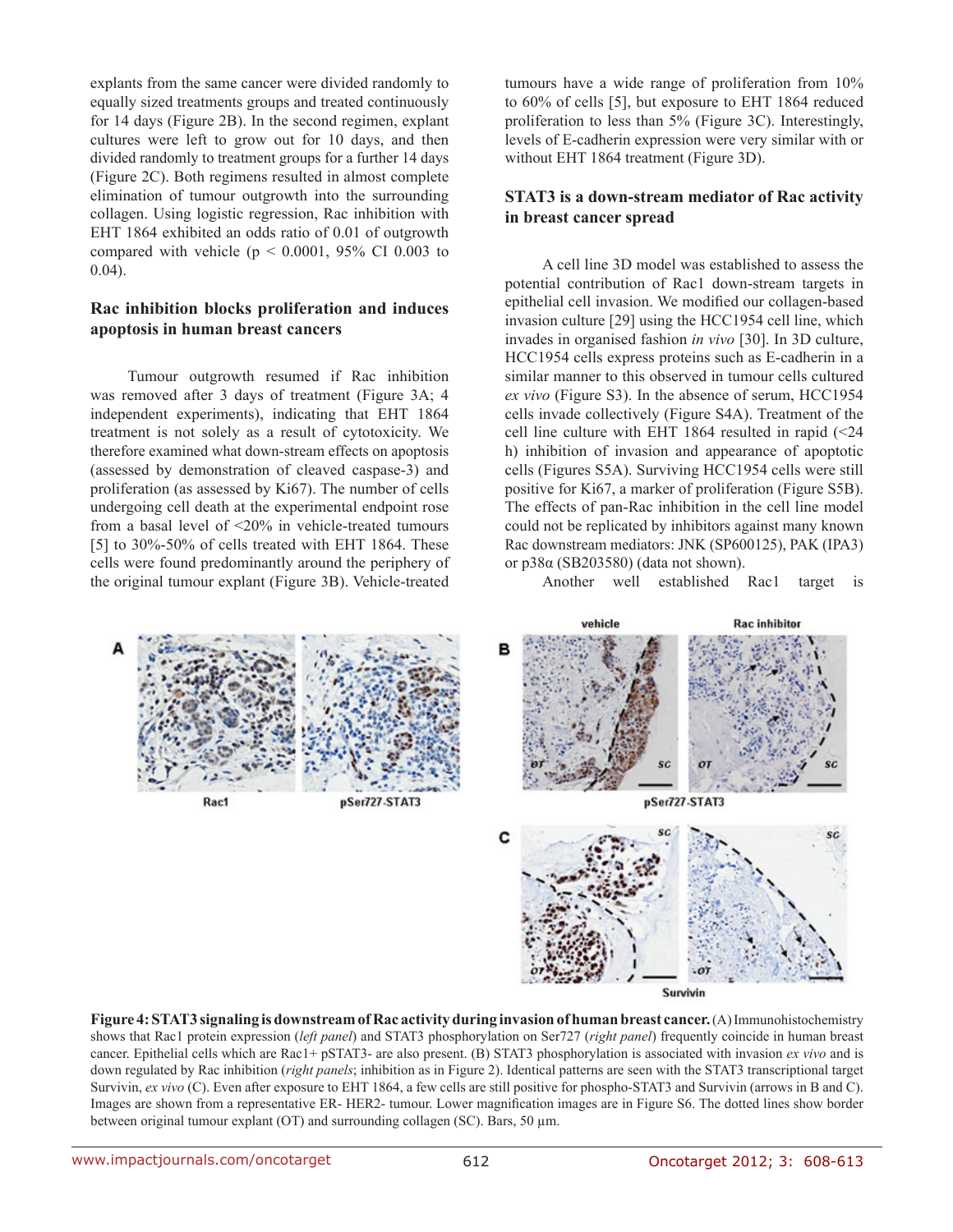phosphorylation of STAT3 at Ser727 is [31]. We examined Rac1 and phospho-Ser727 STAT3 levels by antibody staining in human breast tumours (*n*=6). Patterns Rac1 and phospho-Ser727 STAT3 staining are similar, especially in epithelial cells (Figure 4A). Phospho-Ser727 STAT3 staining is abundant in the invading cells *ex vivo* (Figure 4B and S6A). In the HCC1954 model, Rac inhibition resulted in reduction in phospho-Ser727 STAT3 (Figure S6A). Survivin, a well established target of STAT3 transcriptional activity [32], is also down-regulated by EHT 1864 treatment of cell line cultures (Figure S7B). Some HCC1954 cells survived Rac inhibition for 24 h, retaining both phospho-Ser727 STAT3 and Survivin (Figure S5, arrows).

### **Block of proliferation by Rac inhibition** *ex vivo* **precedes down-regulation of STAT3 activity**

We tested whether long-term Rac inhibition also blocks STAT3 activity in the explant tumour cultures. The intensity of phospho-Ser727 STAT3 staining *ex vivo* was greatly reduced by EHT 1864 (Figure 4B). Consistent with STAT3 activity down-stream of Rac, EHT 1864 treatment resulted in down-regulation of Survivin protein expression (Figures 4C). Interestingly, cells initially surviving Rac

![](_page_5_Figure_4.jpeg)

**Figure 5: The early cellular response to Rac inhibition ex vivo.** (A) Tumour explants were grown *ex vivo* for 14 days prior to inhibitor treatment in order to define events induced by a single post-growth treatment. Immunohistochemistry suggest that STAT3 phosphorylation (vehicle, *left panels*) is down regulated by EHT 1864 (*middle panels*) or Stattic (*right panels*) within 72 h of treatment. (B) Wide spread apoptosis is detected in Stattic treated cultures (*right panel*) and to lesser extent in EHT 1864 treated cultures (*middle panel*). Effects on proliferation are shown by staining with the marker Ki67 and (C) the cell cycle protein cyclin D1 (D): reduced in EHT 1864 (*middle panel*) or Stattic (*right panel*) exposed cultures). The dotted lines show border between original tumour explant (OT) and surrounding collagen (SC). Bars, 50 μm. Quantification is shown for percent of positive invading cells from two preparations per treatment, all originating from the same tumour.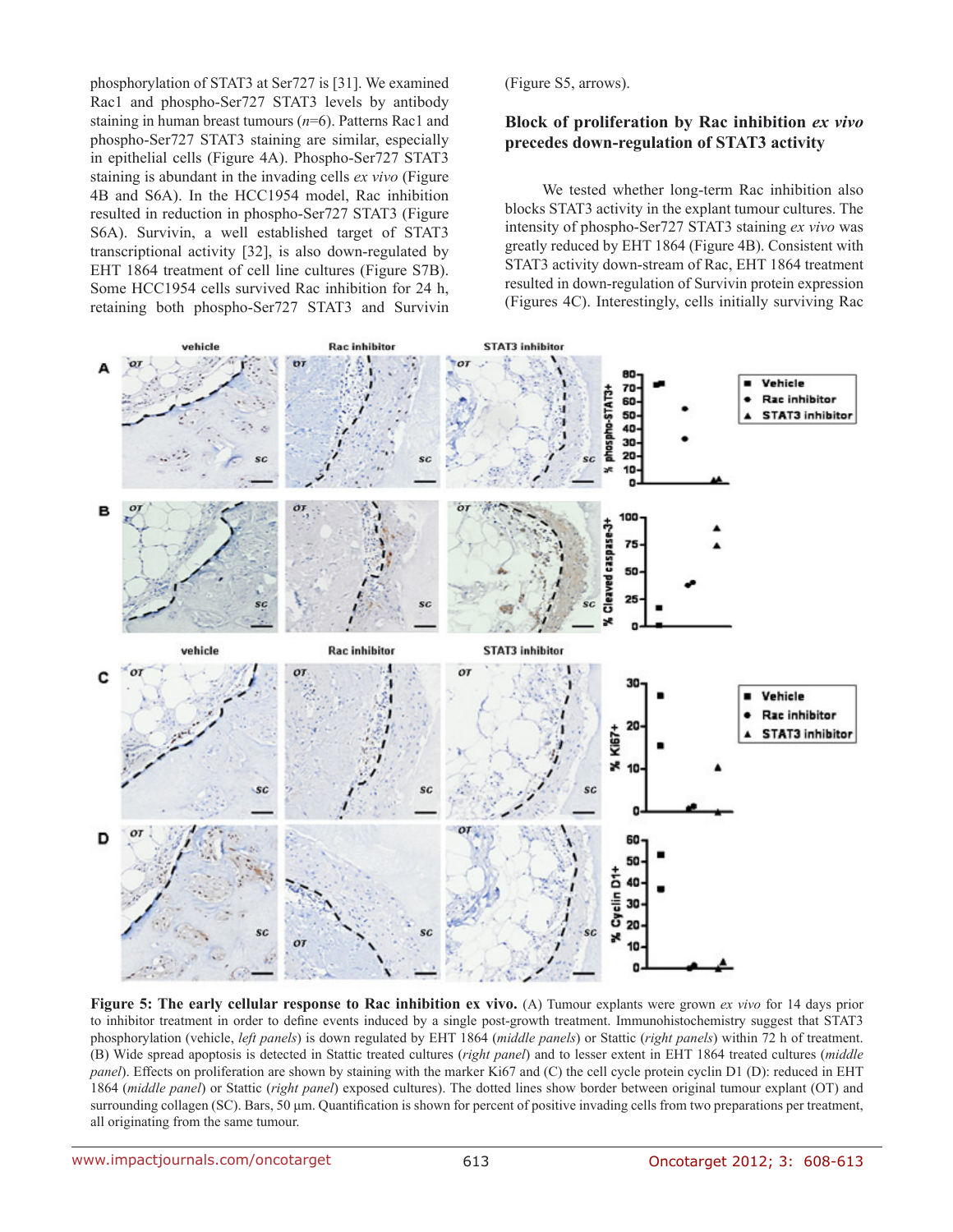inhibition retained both nuclear localization of phospho-Ser727 STAT3 and Survivin *ex vivo* (arrows).

STAT3 may be indirectly controlled by Rac via an autocrine or paracrine signal [33, 34]. We examined if there are short-term effects of Rac inhibition preceding changes in STAT3 activity *ex vivo*. The role of STAT3 downstream of Rac activation was confirmed using Stattic, an inhibitor of dimerization and nuclear translocation of STAT3 preventing its constitutive activation [35]. After one round of treatment with EHT 1864, only a partial reduction in phospho-Ser727 STAT3 and Survivin staining can be observed by immunohistochemistry (Figure 5A and not shown). The rapid induction of apoptosis by STAT3 inhibition in comparison to Rac inhibition, supports a more direct effect of STAT3 inhibition (Figure 5B). Importantly, proliferation within the invading cells is greatly reduced by both inhbitors (Figure 5C), suggesting

most likely through down-regulation of cyclin D1 (Figure 5D), a known Rac1 and STAT3 target [36-39]. The dramatic induction of apoptosis by Stattic is even more pronounced than this caused by EHT 1864, in line with previous reports in breast cancer cell lines [35, 40-42].

Stattic treatment has similar long-term effects to those seen with EHT 1864 on tumour invasion *ex vivo* (Figure 6). Using logistic regression, STAT3 inhibition with Stattic exhibited an odds ratio of  $0.003$  ( $p \le 0.0001$ , 95% CI 0.001 to 0.018) compared with vehicle.

### **DISCUSSION**

Although endocrine (for ER+ tumours), cytotoxic chemotherapy (for ER- tumours) or Herceptin (for HER2+ tumours) regimens are successful treatments for some breast cancer patients, mortality due to recurrence of

![](_page_6_Figure_6.jpeg)

**Figure 6: STAT3 inhibition blocks tumour outgrowth ex vivo.** Outgrowth of tumour cultures were categorised following treatment with Stattic or vehicle control, as follows: (A) continuous exposure from start of *ex vivo* culture, or (B) exposure of existing outgrowths, 10d after start of culture. All inhibitor treatments lasted 14d. Results were obtained from light microscopy examination and subsequently confirmed by H&E staining. Tumour biomarkers shown were determined by a pathologist as part of clinical practice.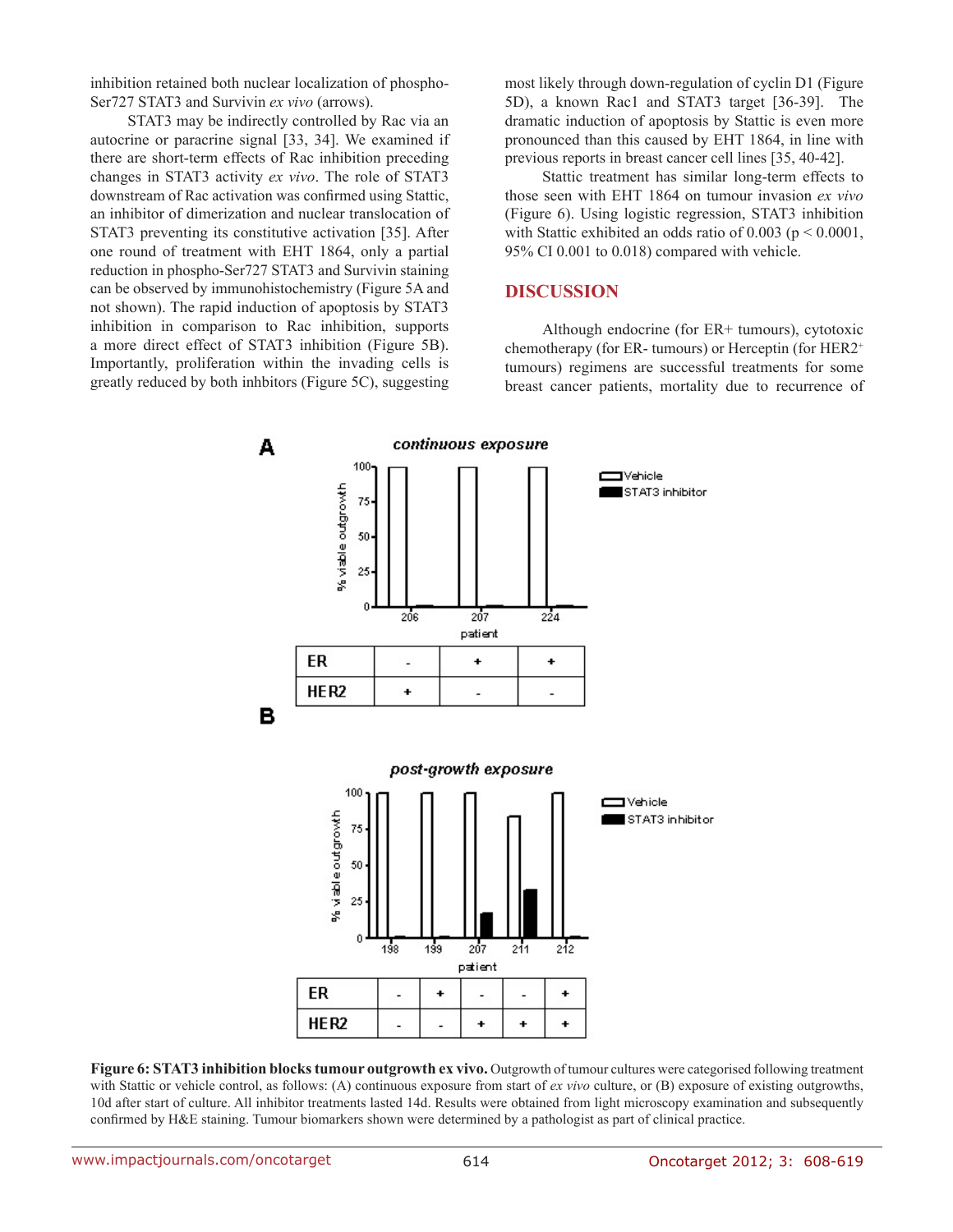cancers which develop drug resistance and metastases is still common [43]. Therefore, identification of novel treatment for metastatic breast cancer is important to enhance long term patient survival [44]. As direct measurements of enzymatic activity in human tumours are difficult and possibly inaccurate due to clinical constrains in sample collection, other methods are need to evaluate such novel treatments.

The over-expression of Rho GTPases has previously been implicated in the promotion of various cancer types [16, 45]. It is also well established that Rho, Cdc42 and particularly Rac1 have critical roles in experimental tumour metastasis [33, 38]. It is usually thought that Rac activity in cancer is associated with the loss of epithelial cell-cell junctions and gain of mesenchymal phenotype [46]. Many signaling pathways lie downstream of Rac proteins, although their relationship to malignancy is not always clearly understood. These include the activation of JNK and p38 proteins [47], as well as non-canonical (β-catenin-independent) WNT signaling pathways [48]. It has been suggested that the constitutively active isoforms Rac1b and Rac3 show pathway preference, which is distinct from that of the GEF-dependent isoforms Rac1 and Rac2 [8, 16, 49].

Here, we have shown that the spread of breast tumours in an *ex vivo* model is sensitive to Rac inhibition. This 3D culture model recapitulates epithelial invasion of human breast cancer tumours *in vivo*, in particular maintaining E-cadherin membrane expression, unlike invasive breast cancer cell lines [26, 29]. Recent evidence links proliferation and invasion to the spread of cancer, both of which are inhibited in our model system upon EHT 1864 exposure [33, 50]. Moreover, a study in mouse melanoblasts suggested a role for Rac1 in proliferation of motile cells, although the exact mechanism was not identified [51].

Our experiments demonstrate that an approach involving pan-Rac inhibition has the potential to be applied to the clinic. In the current study, inhibition of all Rac isoforms by EHT1864 in explants of intact primary cancers prevented spread into collagen, reduced proliferation and subsequently caused apoptosis. The reduction in cyclin D1 levels by Rac inhibition did not result in greater invasiveness, as reported in MDA-MB-231 cells [52]. EHT 1864 blocks the constitutively active Rac1b and Rac3 isoforms [27], unlike the more widely used Rac GEF inhibitor NSC23766. EHT 1864 is likely to be superior to using a Rac GEF inhibitor, which will not have any effect on the Rac1b or Rac3, long considered to be associated with breast cancer aggressiveness [8, 16]. To date, a range of *in vitro* and *in vivo* models has not reported any significant cytotoxicity associated with EHT 1864. This represents a therapeutic opportunity as breast cancers should have higher over-all Rac activity than this of the surrounding normal breast.

We have demonstrated, at the breast cancer tissue

level, a link between STAT3 and Rac proteins. STAT3 is a critical transcription factor regulating cell death during breast involution [53], but it can also function as an oncogene [39]. STAT3 activity (in absence of STAT5 activity) has been shown previously to be present in 40% of human breast cancers and has been linked to higher grade and lymph node metastasis [54]. STAT3 inhibition has a clear anti-tumour effect as demonstrated by a variety of reagents [42, 55]. It is conceivable that disruption of the feedback loop between Rac1 and E-cadherin adherens junctions could lead to aberrant STAT3 activation in breast cancer [56].

The current study suggests that invasion of breast cancer is associated with up-regulation of Rac and STAT3 activity. The challenge now is to understand which breast cancer patients may be most suited for Rac-based treatment, once a drug is available for human use. Our finding that patients with *HER2*high *RAC1*high tumours have the worst prognosis, suggests that Rac targeting in the clinic may particularly benefit patients with HER2<sup>+</sup> tumours. This is supported by recent experiments in mice suggesting that gp130/STAT3 signalling is critical in HER2-induced tumourigenesis [57]. Our findings that even after exhaustive Rac inhibition in intact breast tumour, STAT3 activity is detected in rare live cells suggest that optimal treatment may require a combination of drugs inhibiting Rac and STAT3 activities.

# **MATERIALS AND METHODS**

# **Gene Expression Analysis**

Raw .cel files from seventeen Affymetrix U133A/ plus 2 gene expression datasets were downloaded from NCBI GEO (GSE12276, GSE21653, GSE3744, GSE5460, GSE2109, GSE1561, GSE17907, GSE2990, GSE7390, GSE11121, GSE16716, GSE2034, GSE1456, GSE6532, GSE3494 and GSE19615) or the caBIG (geral-00143) repositories, summarised with Ensembl alternative CDF [58] and normalised with RMA [59], before integration using ComBat [60] to remove dataset-specific bias as previously described [61]. The most conservative measure available of recurrence-free, disease-free and distantmetastasis-free survival was used. Cox proportional hazards regression was performed using SPSS version 14.

## **Ethical approval**

The use of tissue from invasive breast cancer treated at the Edinburgh Breast Unit at the Western General Hospital was approved by the Lothian Research Ethics Committee (06/S1103/65). The clinical parameters of all tumours used in this study are listed in Table S1.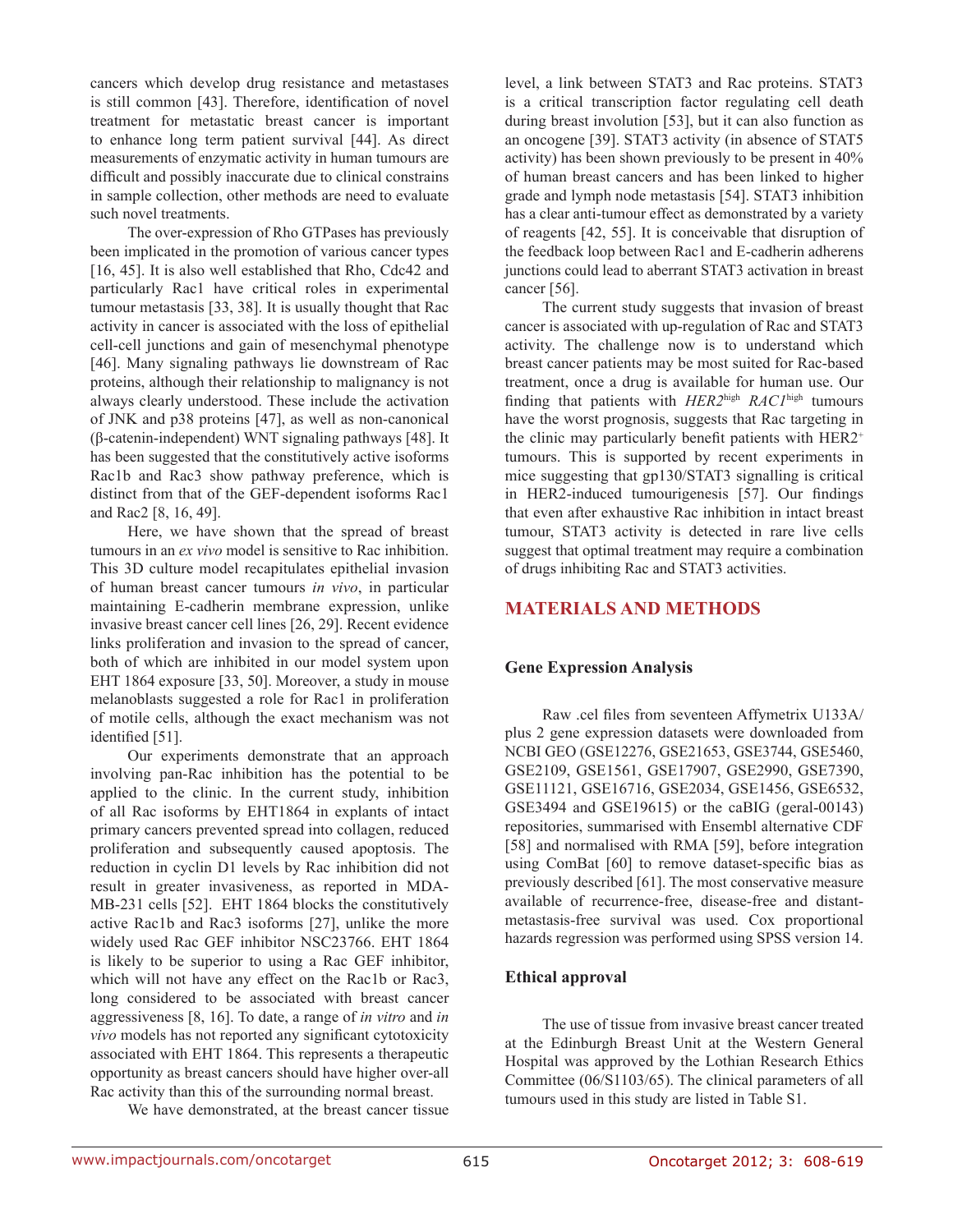### **Collagen-based 3D cultures**

The set-up of collagen type I-based cultures, *ex vivo* and cell line, was described in detail previously [4, 29].

For cell line cultures, 75 μL or 150 μL cell-Matrigel plugs were made using  $2 \times 10^6$  cells/ml and 5mg/ml Matrigel (BD bioscience), in a U-shaped 96-well plate. After overnight incubation, cell plugs were carefully removed from their 96-well plate and embedded in 1 ml of rat collagen I (1 mg/ml) in a 24-well plate or 2 ml of collagen in a 12-well plate. These cultures were incubated for a further 1 h and then carefully freed from the edges of the well (to allow contraction of the collagen) and supplemented with 1 ml or 2 ml RPMI media (without serum). The cells were then left to invade. Media was changed every 3-5 days. Rac inhibitor (EHT 1864, Tocris #3872, 20 μM) or STAT3 inhibitor (Stattic, Tocris #2798, 10 μM) were added at the last 24 h or 96 h.

For *ex vivo* cultures, breast tumour biopsy materials (cut to 1mm pieces) were explated instead of Matrigel plugs in a 24-well plate format. The media used *ex vivo* is complete MEGM (Lonza). Continuous inhibitor treatment lasted between days 1-14. For late addition assays, assays with viable growth at day 6 or 8 (as observed using a light microscope) were divided to equal size groups  $($  > 4 assays per treatment). Treatment with inhibitor or appropriate vehicle control lasted for subsequent 12 days. Inhibitors were added at concentrations as above every 3 days. In experiments represented in Figure 4, tumours (*n*=4) were allowed to grown for 7-14 d prior to inhibitor treatment lasting 3 additional days. Quantification of positive nuclei in invading cells was performed on entire sections obtained from the same tumour (>90 cells/preparation).

To terminate all experiments, cultures were fixed in 10% phosphate buffered formalin and wax embedded.

# **Staining protocol of 3D** *ex vivo* **cultures for optical projection tomography**

Large-scale specimen staining for optical projection tomography has followed a previously published protocol [4]. Briefly, fixed and permebialised preparations were incubated with primary antibody to identify the epithelial content using rabbit pan-cytokeratin (Cell Signalling*)*, and subsequently with a fluorescein-conjugated secondary antibody (Invitrogen). The preparation was mounted in 1% low melting agarose and dehydrated in 100% Methanol for 24 h. The specimen was cleared in BABB solution (1:2 Benzyl alcohol, Benzyl benzoate) for 24 h and scanned using the Optical Projection Tomograph (Bioptonics 3001M). Both target and auto-fluorescence were captured using a GFP+ filter and GFP1 filter respectively.

### **Immunohistochemistry**

Antigen retrieval for all staining was performed using sodium citrate buffer (18 μM Citric Acid, 82 μM sodium citrate, pH 6.0). Standard immunohistochemistry protocol was performed using the REAL EnVision mouse or rabbit kit (Dako), according to manufacturer's instructions. Primary antibodies used were: β-catenin, BD #610153, Mouse, 1:500; CD44, AbD serotec #MCA2504, Mouse, 1:10,000; Cleaved caspase-3, Cell Signaling #9661, 1:400; Cyclin D1, Dako #M3635, Rabbit 1:100 E-cadherin (intracellular), BD #610181, Mouse, 1:1500; G3BP2, Sigma #HPA018304, Rabbit, 1:5000; Ki67, Dako #M7240, Mouse, 1:400; phosphorylated STAT3 (Ser727), Eurogentec, #65367, Rabbit, 1:200-1:600; Rac1, GeneTex, #GTX100761, Rabbit, 1:100-1:200.

### **Categorisation of effects on explant outgrowths** *ex vivo*

After 14 d of treatment with either Rac inhibitior (EHT 1864) or STAT3 inhibitor (Stattic), all preparations were inspected using live microscopy. Cell invasion from the original tumour explant into the surrounding collagen is typically observed after 6-8 d from start of culture [5]. At each experimental time point, media was removed and cellular outgrowths ware determined by light microscopy (x10 magnification). The viability of outgrowths was confirmed subsequently using H&E sections from the fixed preparations.

## **ACKNOWLEDGEMENTS**

We thank Elaine McLay (Breakthrough Research Unit, University of Edinburgh) for technical support, Lorna Renshaw (WGH Breast Unit) for consenting patients and collecting tumour materials, Matthew Pearson (MRC-HGU), Joanne Farrell and Lisa Mitchell (MRC Technology) for help with imaging and Linda Williams (Centre for Population Health Sciences, University of Edinburgh) for statistical support.

This study was funded by Scottish Funding Council and Breakthrough Breast Cancer (DJH and RRM). Clinical specimens were obtained through the Cancer Research UK supported Edinburgh Experimental Cancer Medicine Centre.

All authors declare no conflicting interests.

# **REFERENCE**

- 1. Wirtz D, Konstantopoulos K and Searson PC. The physics of cancer: the role of physical interactions and mechanical forces in metastasis. Nat Rev Cancer. 2011; 11(7):512-522.
- 2. Sonnenschein C and Soto AM. The death of the cancer cell.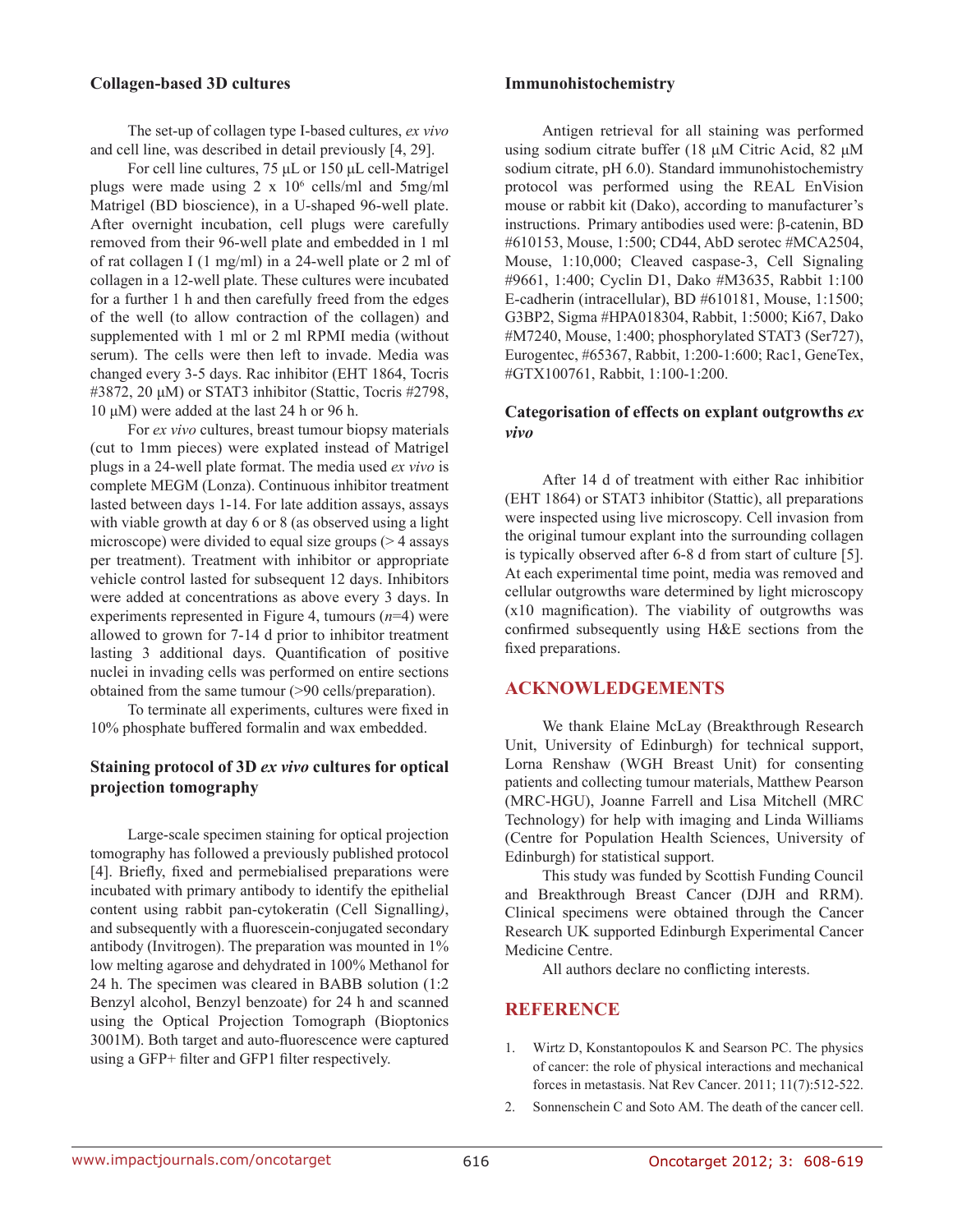Cancer Res. 2011; 71(13):4334-4337.

- 3. Gillet JP, Calcagno AM, Varma S, Marino M, Green LJ, Vora MI, Patel C, Orina JN, Eliseeva TA, Singal V, Padmanabhan R, Davidson B, Ganapathi R, Sood AK, Rueda BR, Ambudkar SV, et al. Redefining the relevance of established cancer cell lines to the study of mechanisms of clinical anti-cancer drug resistance. Proceedings of the National Academy of Sciences of the United States of America. 2011; 108(46):18708-18713.
- 4. Leeper AD, Farrell J, Dixon JM, Wedden SE, Harrison DJ and Katz E. (2011). Long-term culture of human breast cancer specimens and their analysis using optical projection tomography. J Vis Exp, pp. e3085.
- 5. Leeper AD, Farrell J, Williams LJ, S. TJ, Dixon JM, Wedden SE, Harrison DJ and Katz E. Determining tamoxifen sensitivity using primary breast cancer tissue in collagen-based three-dimensional culture. Biomaterials. 2012; 33(3):907-915.
- 6. Montell DJ. Morphogenetic cell movements: diversity from modular mechanical properties. Science. 2008; 322(5907):1502-1505.
- 7. Zuo Y, Shields SK and Chakraborty C. Enhanced intrinsic migration of aggressive breast cancer cells by inhibition of Rac1 GTPase. Biochem Biophys Res Commun. 2006; 351(2):361-367.
- 8. Radisky DC, Levy DD, Littlepage LE, Liu H, Nelson CM, Fata JE, Leake D, Godden EL, Albertson DG, Nieto MA, Werb Z and Bissell MJ. Rac1b and reactive oxygen species mediate MMP-3-induced EMT and genomic instability. Nature. 2005; 436(7047):123-127.
- 9. Koh MS and Moon A. Activation of H-Ras and Rac1 correlates with epidermal growth factor-induced invasion in Hs578T and MDA-MB-231 breast carcinoma cells. Biochem Biophys Res Commun. 2011; 406(1):25-29.
- 10. Weber GF, Bjerke MA and DeSimone DW. Integrins and cadherins join forces to form adhesive networks. J Cell Sci. 2011; 124(Pt 8):1183-1193.
- 11. Yagi S, Matsuda M and Kiyokawa E. Suppression of Rac1 activity at the apical membrane of MDCK cells is essential for cyst structure maintenance. EMBO reports. 2012.
- 12. Arulanandam R, Vultur A, Cao J, Carefoot E, Elliott BE, Truesdell PF, Larue L, Feracci H and Raptis L. Cadherincadherin engagement promotes cell survival via Rac1/ Cdc42 and signal transducer and activator of transcription-3. Mol Cancer Res. 2009; 7(8):1310-1327.
- 13. Akhtar N and Streuli CH. Rac1 links integrin-mediated adhesion to the control of lactational differentiation in mammary epithelia. J Cell Biol. 2006; 173(5):781-793.
- 14. Jeanes AI, Wang P, Moreno-Layseca P, Paul N, Cheung J, Tsang R, Akhtar N, Foster FF, Brennan K and Streuli CH. Specific β-containing integrins exert differential control on proliferation and 2D collective cell migration in mammary epithelial cells. The Journal of Biological Chemistry. 2012 [Epub ahead of print].
- 15. Wertheimer E, Gutierrez-Uzquiza A, Rosemblit C, Lopez-Haber C, Sosa MS and Kazanietz MG. Rac signaling in breast cancer: A tale of GEFs and GAPs. Cell Signal. 2011; 24(2):353-362.
- 16. Mira JP, Benard V, Groffen J, Sanders LC and Knaus UG. Endogenous, hyperactive Rac3 controls proliferation of breast cancer cells by a p21-activated kinase-dependent pathway. Proc Natl Acad Sci U S A. 2000; 97(1):185-189.
- 17. Fritz G, Brachetti C, Bahlmann F, Schmidt M and Kaina B. Rho GTPases in human breast tumours: expression and mutation analyses and correlation with clinical parameters. Br J Cancer. 2002; 87(6):635-644.
- 18. Schnelzer A, Prechtel D, Knaus U, Dehne K, Gerhard M, Graeff H, Harbeck N, Schmitt M and Lengyel E. Rac1 in human breast cancer: overexpression, mutation analysis, and characterization of a new isoform, Rac1b. Oncogene. 2000; 19(26):3013-3020.
- 19. Rosenblatt AE, Garcia MI, Lyons L, Xie Y, Maiorino C, Desire L, Slingerland J and Burnstein KL. Inhibition of the Rho GTPase, Rac1, decreases estrogen receptor levels and is a novel therapeutic strategy in breast cancer. Endocr Relat Cancer. 2011; 18(2):207-219.
- 20. Walker MP, Zhang M, Le TP, Wu P, Laine M and Greene GL. RAC3 is a pro-migratory co-activator of ERalpha. Oncogene. 2011; 30(17):1984-1994.
- 21. Wang SE, Shin I, Wu FY, Friedman DB and Arteaga CL. HER2/Neu (ErbB2) signaling to Rac1-Pak1 is temporally and spatially modulated by transforming growth factor β. Cancer Res. 2006; 66(19):9591-9600.
- 22. Sosa MS, Lopez-Haber C, Yang C, Wang H, Lemmon MA, Busillo JM, Luo J, Benovic JL, Klein-Szanto A, Yagi H, Gutkind JS, Parsons RE and Kazanietz MG. Identification of the Rac-GEF P-Rex1 as an essential mediator of ErbB signaling in breast cancer. Mol Cell. 2010; 40(6):877-892.
- 23. Stebel A, Brachetti C, Kunkel M, Schmidt M and Fritz G. Progression of breast tumors is accompanied by a decrease in expression of the Rho guanine exchange factor Tiam1. Oncol Rep. 2009; 21(1):217-222.
- 24. Neve RM, Chin K, Fridlyand J, Yeh J, Baehner FL, Fevr T, Clark L, Bayani N, Coppe JP, Tong F, Speed T, Spellman PT, DeVries S, Lapuk A, Wang NJ, Kuo WL, et al. A collection of breast cancer cell lines for the study of functionally distinct cancer subtypes. Cancer Cell. 2006; 10(6):515-527.
- 25. Sanz-Moreno V, Gadea G, Ahn J, Paterson H, Marra P, Pinner S, Sahai E and Marshall CJ. Rac activation and inactivation control plasticity of tumor cell movement. Cell. 2008; 135(3):510-523.
- 26. Dubois-Marshall S, Thomas JS, Faratian D, Harrison DJ and Katz E. Two possible mechanisms of epithelial to mesenchymal transition in invasive ductal breast cancer. Clin Exp Metastasis. 2011; 28(8):811-818.
- 27. Shutes A, Onesto C, Picard V, Leblond B, Schweighoffer F and Der CJ. Specificity and mechanism of action of EHT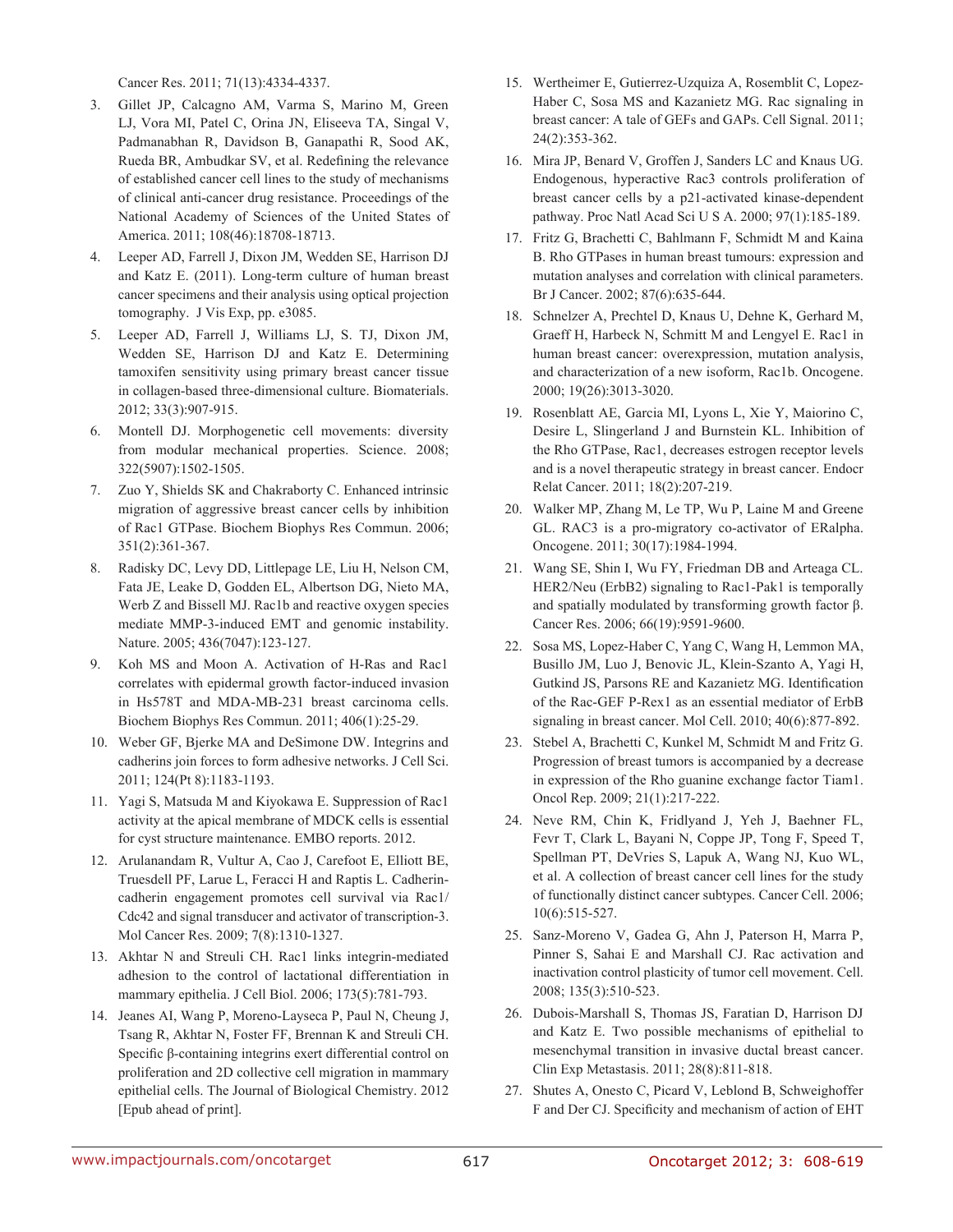1864, a novel small molecule inhibitor of Rac family small GTPases. J Biol Chem. 2007; 282(49):35666-35678.

- 28. Nethe M, Anthony EC, Fernandez-Borja M, Dee R, Geerts D, Hensbergen PJ, Deelder AM, Schmidt G and Hordijk PL. Focal-adhesion targeting links caveolin-1 to a Rac1 degradation pathway. J Cell Sci. 2010; 123(Pt 11):1948- 1958.
- 29. Katz E, Dubois-Marshall S, Sims AH, Gautier P, Caldwell H, Meehan RR and Harrison DJ. An in vitro model that recapitulates the epithelial to mesenchymal transition (EMT) in human breast cancer. PLoS ONE. 2011; 6(2):e17083.
- 30. Clinchy B, Gazdar A, Rabinovsky R, Yefenof E, Gordon B and Vitetta ES. The growth and metastasis of human, HER-2/neu-overexpressing tumor cell lines in male SCID mice. Breast Cancer Res Treat. 2000; 61(3):217-228.
- 31. Simon AR, Vikis HG, Stewart S, Fanburg BL, Cochran BH and Guan KL. Regulation of STAT3 by direct binding to the Rac1 GTPase. Science. 2000; 290(5489):144-147.
- 32. Yoshida T, Zhang Y, Rivera Rosado LA, Chen J, Khan T, Moon SY and Zhang B. Blockade of Rac1 activity induces G(1) cell cycle arrest or apoptosis in breast cancer cells through downregulation of cyclin D1, survivin, and X-linked inhibitor of apoptosis protein. Mol Cancer Ther. 2010; 9(6):1657-1668.
- 33. Arulanandam R, Geletu M, Feracci H and Raptis L. Activated Rac1 requires gp130 for Stat3 activation, cell proliferation and migration. Exp Cell Res. 2010; 316(5):875-886.
- 34. Faruqi TR, Gomez D, Bustelo XR, Bar-Sagi D and Reich NC. Rac1 mediates STAT3 activation by autocrine IL-6. Proc Natl Acad Sci U S A. 2001; 98(16):9014-9019.
- 35. Schust J, Sperl B, Hollis A, Mayer TU and Berg T. Stattic: a small-molecule inhibitor of STAT3 activation and dimerization. Chemistry & biology. 2006; 13(11):1235- 1242.
- 36. Yang C, Liu Y, Leskow FC, Weaver VM and Kazanietz MG. Rac-GAP-dependent inhibition of breast cancer cell proliferation by {β}2-chimerin. J Biol Chem. 2005; 280(26):24363-24370.
- 37. Yang C, Klein EA, Assoian RK and Kazanietz MG. Heregulin β1 promotes breast cancer cell proliferation through Rac/ERK-dependent induction of cyclin D1 and p21Cip1. Biochem J. 2008; 410(1):167-175.
- 38. Klein EA, Campbell LE, Kothapalli D, Fournier AK and Assoian RK. Joint requirement for Rac and ERK activities underlies the mid-G1 phase induction of cyclin D1 and S phase entry in both epithelial and mesenchymal cells. J Biol Chem. 2008; 283(45):30911-30918.
- 39. Bromberg JF, Wrzeszczynska MH, Devgan G, Zhao Y, Pestell RG, Albanese C and Darnell JE, Jr. Stat3 as an oncogene. Cell. 1999; 98(3):295-303.
- 40. Gritsko T, Williams A, Turkson J, Kaneko S, Bowman T, Huang M, Nam S, Eweis I, Diaz N, Sullivan D, Yoder S,

Enkemann S, Eschrich S, Lee JH, Beam CA, Cheng J, et al. Persistent activation of stat3 signaling induces survivin gene expression and confers resistance to apoptosis in human breast cancer cells. Clin Cancer Res. 2006; 12(1):11-19.

- 41. Lin L, Hutzen B, Li PK, Ball S, Zuo M, DeAngelis S, Foust E, Sobo M, Friedman L, Bhasin D, Cen L, Li C and Lin J. A novel small molecule, LLL12, inhibits STAT3 phosphorylation and activities and exhibits potent growthsuppressive activity in human cancer cells. Neoplasia (New York, NY. 2010; 12(1):39-50.
- 42. Siddiquee K, Zhang S, Guida WC, Blaskovich MA, Greedy B, Lawrence HR, Yip ML, Jove R, McLaughlin MM, Lawrence NJ, Sebti SM and Turkson J. Selective chemical probe inhibitor of Stat3, identified through structure-based virtual screening, induces antitumor activity. Proc Natl Acad Sci U S A. 2007; 104(18):7391-7396.
- 43. Lu J, Steeg PS, Price JE, Krishnamurthy S, Mani SA, Reuben J, Cristofanilli M, Dontu G, Bidaut L, Valero V, Hortobagyi GN and Yu D. Breast Cancer Metastasis: Challenges and Opportunities. Cancer Res. 2009; 69(12):4951-4953.
- 44. Ito Y, Iwase T and Hatake K. Eradication of breast cancer cells in patients with distant metastasis: the finishing touches? Breast Cancer. 2011.
- 45. Benitah SA, Espina C, Valerón PF and Lacal JC. Rho GTPases in human carcinogenesis: a tale of excess. Rev Oncol. 2003; 5(2):70-78.
- 46. Lozano E, Frasa MA, Smolarczyk K, Knaus UG and Braga VM. PAK is required for the disruption of E-cadherin adhesion by the small GTPase Rac. J Cell Sci. 2008; 121(Pt 7):933-938.
- 47. Turkson J, Bowman T, Adnane J, Zhang Y, Djeu JY, Sekharam M, Frank DA, Holzman LB, Wu J, Sebti S and Jove R. Requirement for Ras/Rac1-mediated p38 and c-Jun N-terminal kinase signaling in Stat3 transcriptional activity induced by the Src oncoprotein. Mol Cell Biol. 1999; 19(11):7519-7528.
- 48. McDonald SL and Silver A. The opposing roles of Wnt-5a in cancer. Br J Cancer. 2009; 101(2):209-214.
- 49. Matos P and Jordan P. Increased Rac1b expression sustains colorectal tumor cell survival. Mol Cancer Res. 2008; 6(7):1178-1184.
- 50. Lee HO, Silva AS, Concilio S, Li YS, Slifker M, Gatenby RA and Cheng JD. Evolution of tumor invasiveness: the adaptive tumor microenvironment landscape model. Cancer Res. 2011; 71(20):6327-6337.
- 51. Li A, Ma Y, Yu X, Mort RL, Lindsay CR, Stevenson D, Strathdee D, Insall RH, Chernoff J, Snapper SB, Jackson IJ, Larue L, Sansom OJ and Machesky LM. Rac1 Drives Melanoblast Organization during Mouse Development by Orchestrating Pseudopod- Driven Motility and Cell-Cycle Progression. Dev Cell. 2011; 21(4):722-734.
- 52. Tobin NP, Sims AH, Lundgren KL, Lehn S and Landberg